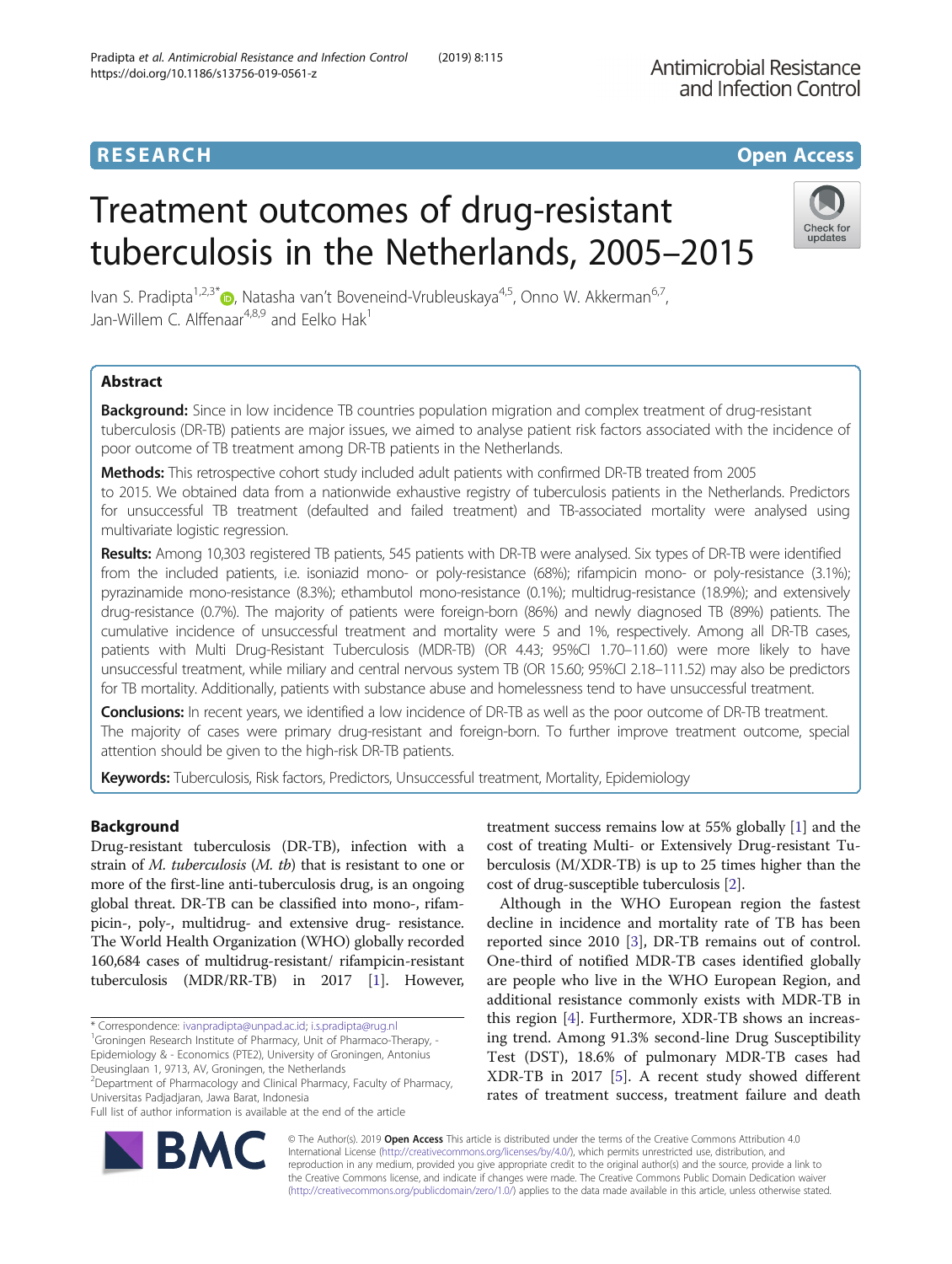of MDR-TB patients in 16 European countries [\[6](#page-11-0)]. The problem is more complex as travel and migration of people have been identified as a risk factor of TB burden in the European countries [[7,](#page-11-0) [8](#page-11-0)]. This can lead to the transmission of DR-TB from high to low incidence TB countries which in increasingly being reported from some European countries [\[9,](#page-11-0) [10\]](#page-11-0).

The Netherlands is one of the low incidence TB countries [[8](#page-11-0)]. The government has formulated a national tuberculosis control plan that set 1 case/100.000 people as a target for TB elimination by 2035 [\[11\]](#page-11-0). Previously published studies reported highly successful treatment of MDR-TB in the Netherlands from 1985 to 2009 [[12](#page-11-0), [13](#page-11-0)]. However, these studies neither analysed all types of drugresistant TB nor identified predictors for poor outcome of TB treatment. Hence, updated data are required to describe the current situation, evaluate current programmes and identify potential interventions to improve treatment outcomes of the overall DR-TB types in the Netherlands as well as to achieve the national target. Since mono- or poly-resistant TB can potentially develop into the poor outcome of TB treatment and a further level of resistance, we therefore aimed to determine the prevalence of different types of DR-TB cases and its characteristics of the notevaluated patient for the treatment outcome over the recent years from 2005 to 2015 in the Netherlands. Additionally, we also examined the incidence and predictors for poor outcome of TB treatment among all DR-TB patients and the subgroup of MDR-TB patients.

# **Methods**

# Study design and setting

We conducted a retrospective cohort study using a database from the Netherlands Tuberculosis Registry (NTR) covering the period from January 1, 2005 to December 31, 2015. De-identified data were obtained from the NTR on January 23, 2018. The NTR is an exhaustive nationwide database for tuberculosis disease in the Netherlands managed by the Dutch National Institute for Public Health and the Environment (RIVM). Real-time surveillance data are routinely collected by RIVM in close collaboration with the TB control department of the Municipal Public Health Services (MPHS) and the Royal Netherlands Tuberculosis Association (KNCV). NTR data collection occurs throughout the TB diagnostic and treatment period, and the information is entered by the physician or nurse into an electronic report via the Online Registration System for Infectious Diseases in the Infectious Diseases Surveillance Information System (OSIRIS) after the diagnosis is made. The data were validated by KNCV and MPHS for the completeness and consistency through an interactive process [[14](#page-11-0)]. MPHS received reminders when the data entered in OSIRIS were incomplete and online system enables MPHS to correct and add the information.

# Study patients

In the present study, adult DR-TB patients in the Netherlands were our population of interest. We included adult patients 18 years and older who were diagnosed with tuberculosis disease during the period 2005–2015, caused by *M. tb* pathogen proven to be resistant to at least one of the first-line antituberculosis drugs. A phenotypical confirmation test has been used as a standard test in the Netherlands between 2005 and 2007. However, a combination test, i.e., phenotypic test (Bactec MGIT 960 system) and genotypic test (Genotype MTBDR plus assay or Line Probe Assay (LPA)), have been applied since 2007. Drug susceptibility testing (DST) was conducted to determine resistance to first-line anti-tuberculosis drugs. If the resistance had been confirmed, the DST was extended to the second-line drugs, except for isoniazid, pyrazinamide and ethambutol mono-resistance. We retrospectively followed-up up to 24 months for patients identified as DR-TB. The observation was started from the time the diagnosis of DR-TB was made to the outcome of TB treatment was reported. Patients who had not started treatment and had an unknown treatment outcome were excluded from the analysis for the incidence and patient risk factors for poor outcome of TB treatment. Moreover, patients who had an unknown treatment outcome were included for further analysis of a notevaluated patient outcome.

# Potential predictors and definitions

Potential predictors were identified at baseline of TB diagnosis, and were selected from a previous metaanalytical study [[15](#page-11-0)], input from TB practitioners and information from the NTR database. Five categories of potential predictors were analysed in this study, including socio-demographic information (age, gender, country of birth, and domicile area), current TB diagnosis (type of pulmonary TB diagnosis, initial TB location, country of the TB diagnosis, and type of drug resistance), history of TB disease and treatment (BCG vaccination, previously diagnosed TB and treated latent TB infection / LTBI), risk groups (TB contacts, immigrants, asylum seekers, homeless individuals, health care workers, travellers from high endemic area, prisoners, alcohol dependence, and drugs dependence), and comorbidities (diabetes, malignancies, HIV, renal insufficiency/on dialysis, and organ transplantation). Operational definitions of the variables and terminology followed the definitions stated in the OSIRIS and WHO guideline [\[14,](#page-11-0) [16](#page-11-0)] (See Additional file [1:](#page-10-0) Table S1).

# Study outcomes

We defined unsuccessful TB treatment and TB associated mortality as the primary outcome for the predictors of poor outcome treatment. Unsuccessful treatment was a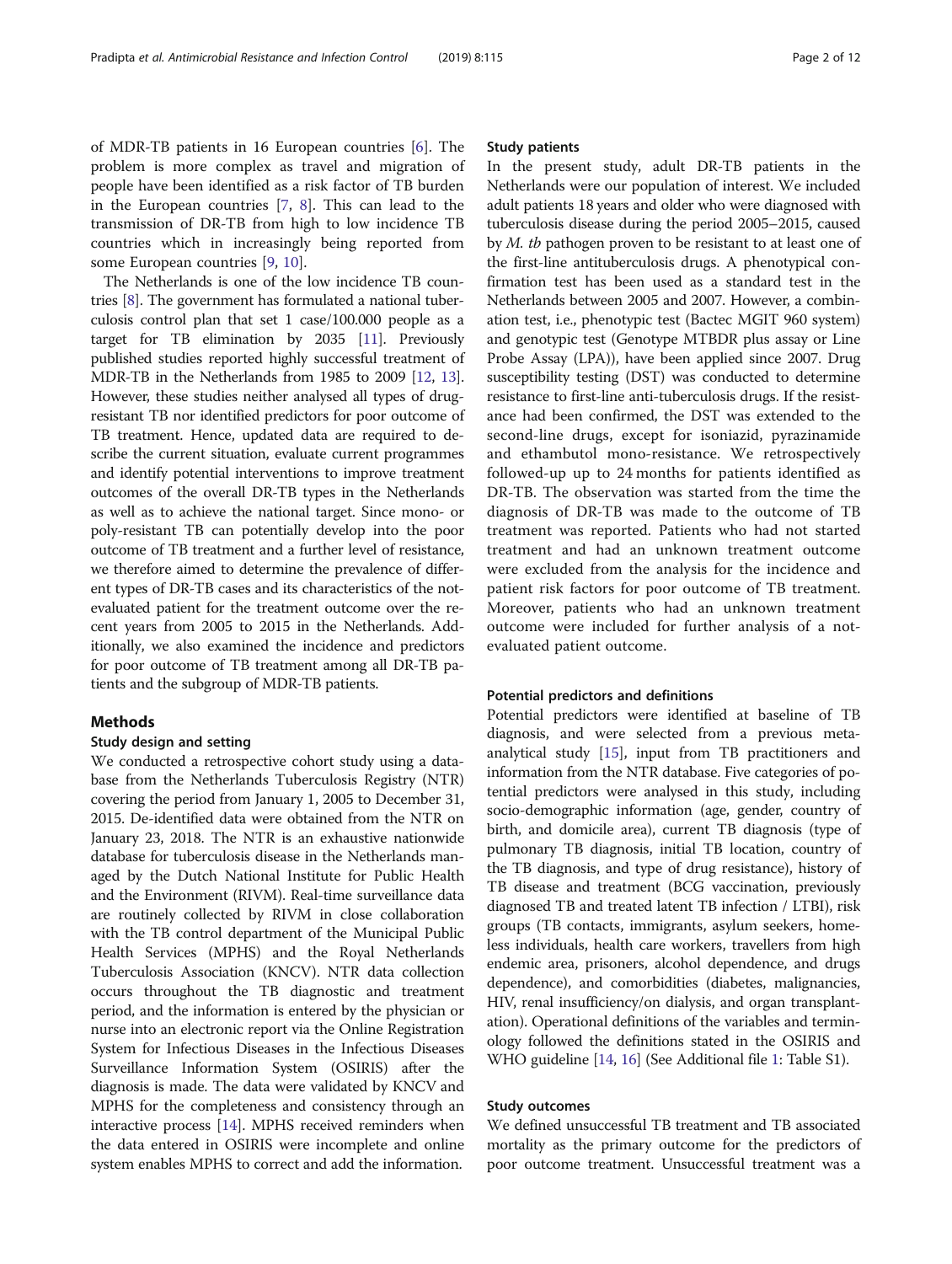combination of defaulted and failed treatments, while TB associated mortality was mortality due to tuberculosis disease that was defined by a doctor who treated the patient. Defaulted treatment was defined as such if one of the following four conditions was met: 1) an interruption of TB treatment, that was not decided by the clinician, for two or more consecutive months, 2) an uncompleted 6 month treatment in a 9-month period, 3) an uncompleted 9-month treatment in a 12-month period, and 4) treatments where patients took less than 80% of their medication [[14](#page-11-0), [16\]](#page-11-0). Failed treatments were defined as having a TB-positive sputum smear or culture on the fifth month or later after treatment initiation [\[14](#page-11-0), [16](#page-11-0)]. In case of RR/ M/XDR-TB, treatment failure was defined if one of the following five conditions was met: 1) lack of conversion by the end of the intensive phase, 2) bacteriological reversion in the continuation phase after conversion to negative, 3) evidence of additional acquired resistance to fluoroquinolone or second-line injectable drugs 4) adverse drug reactions, or 5) a TB-positive sputum smear or culture were defined after 12 month or later from the initial TB treatment [[14,](#page-11-0) [16](#page-11-0)]. As a secondary outcome, we studied the characteristic of patients who were not evaluated for the treatment outcome. The patient who started the treatment but were unknown for the treatment outcome, e.g., in transferred out cases, were defined as not-evaluated patients.

#### Data analysis

We used descriptive analysis to describe characteristics of the study patients, trends of DR-TB cases and incidence of poor treatment outcomes during the study period. The cumulative incidence was used to express incidence for the poor outcome by dividing the number of cases of poor outcomes of TB treatment (unsuccessful treatment or TB-associated mortality) by the number of patients diagnosed with DR-TB. A univariate analysis was conducted for each of the potential predictors and outcomes. We used the chi-square test or the Fisher's exact test (when expected cell size was  $<$  5) for the categorical data in the univariate analysis. Potential predictors that had a *p*-value  $\leq 0.15$  were included in the multivariate analysis. The logistic regression analysis with a backward step elimination based on a  $p$ -value > 0.05 and entry method were used for the multivariate analysis. We used a complete case analysis in the multivariate analysis considering the low percentage of the missing data from the variables analysed. We identified 1 (0.2%) missing values for gender, 2 (0.4%) missing values for country of birth, 53 (9.7%) missing values for newly diagnosed TB, and 58 (10.6%) missing values for previous LTBI treatment. Furthermore, some potential predictors were not included in the analysis due to a high level of missing values, i.e. presence of HIV (51%) and BCG vaccination (51%). To quantify the level of the association between predictors and the outcome, an odds ratio (OR) with 95% confidence interval (95%CI) was calculated. Calibration values of the final model were assessed by the Hosmer-Lemeshow test. Statistical Package for the Social Science version 23 was used for the statistical analysis in this study, and we followed the STROBE statement for reporting the study results [\[17](#page-11-0)].

# Results

Out of 10,303 adult TB cases identified during the study period, we included 545 (5.3%) DR-TB cases that fulfilled criteria of the study (See flowchart in Fig. [1](#page-3-0)). During the same period, the prevalence of MDR-TB was  $1\%$  (n/N = 103/10,303).

We identified that the highest proportion of DR-TB during the study period existed of isoniazid mono- or poly-resistant TB cases (375 cases), while the highest number of patients diagnosed with all type of DR-TB was in 2010 (68 cases). As the second highest proportion of DR-TBs, MDR-TB was identified in each of the years, with 103 diagnosed cases during the study period. However, some types of DR-TB, such as rifampicin mono- or polyresistant strains, ethambutol mono-resistant and XDR-TB, were not consistently found every year during the study period. Overall, there was a declining trend of DR-TB cases during the study period, from 54 cases (2005) to 33 cases (2015) (Fig. [2\)](#page-3-0).

With regard to the patient risk factors, DR-TB patients were slightly more often in the male (54%), rural domicile (66%), and pulmonary TB diagnosis (52%) group, while most cases were newly diagnosed with TB (88%), foreign-born (86%), isoniazid or rifampicin mono−/poly-resistant TB (72%), with TB diagnosis in the Netherlands (98%) and aged between 25 and 64 years old (74%) (Table [1](#page-4-0)).

As described in Fig. [1](#page-3-0), we identified 28 patients with unknown treatment outcome. We observed that previously diagnosed TB patients, illegal immigrants, travelers from/in endemic areas and prisoners were more likely to be not evaluated for their treatment outcome ( $p < 0.05$ ) (Additional file [1](#page-10-0): Table S2).

# Treatment outcomes and its predictors among the overall drug-resistant tuberculosis patients

We observed that there was no failed treatment outcome in DR-TB patients. The treatment outcomes among the overall DR-TB patients ( $N = 545$ ) were cured treatment  $(n = 44)$ , completed treatment  $(n = 463)$ , defaulted treatment ( $n = 25$ ), TB-associated mortality ( $n = 6$ ), and non-TB-associated mortality  $(n = 7)$ . Therefore, the cumulative incidence of unsuccessful treatment and death were 5 and 1%, respectively. In the univariate analysis, several variables such as being male, having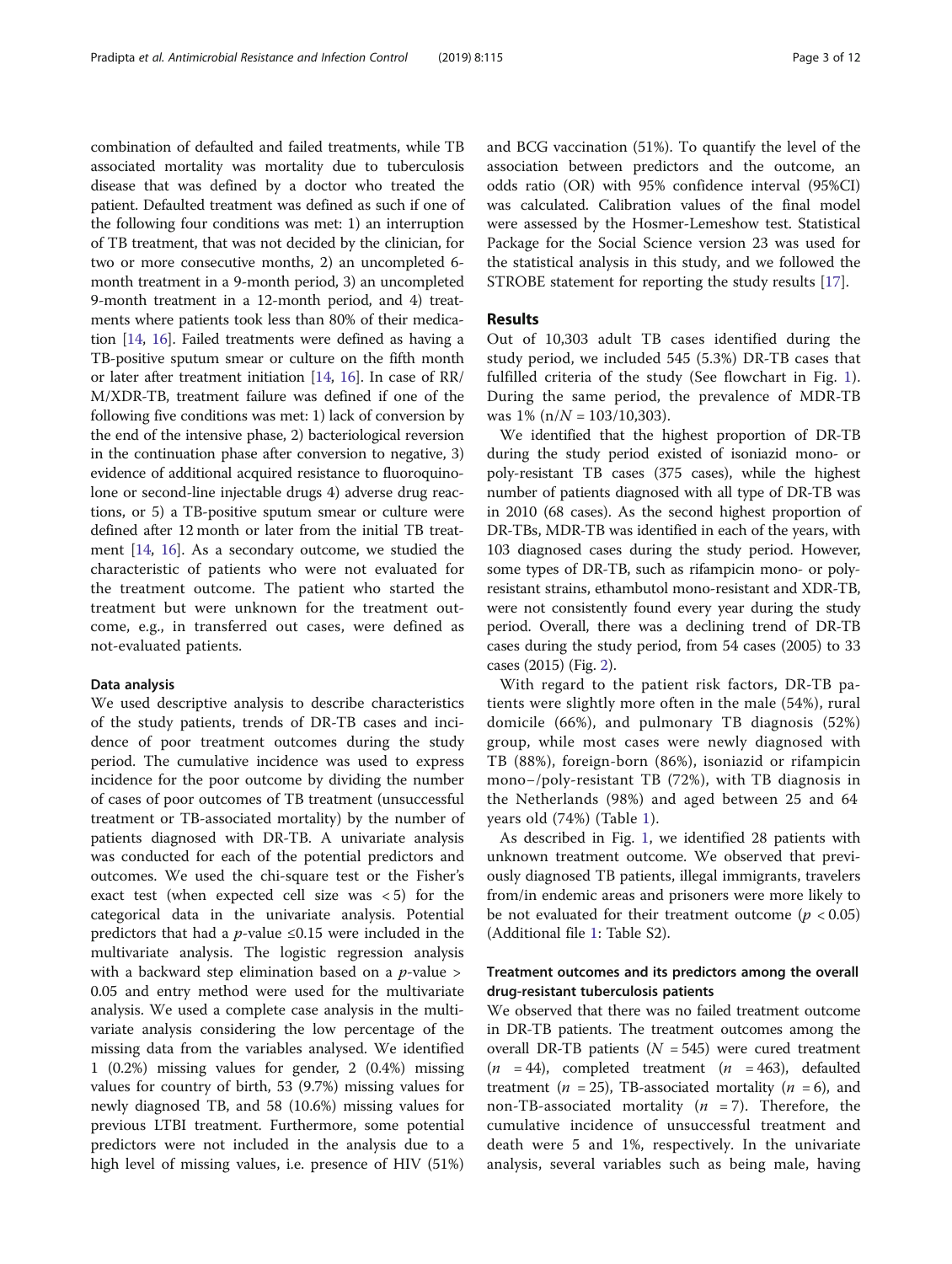<span id="page-3-0"></span>

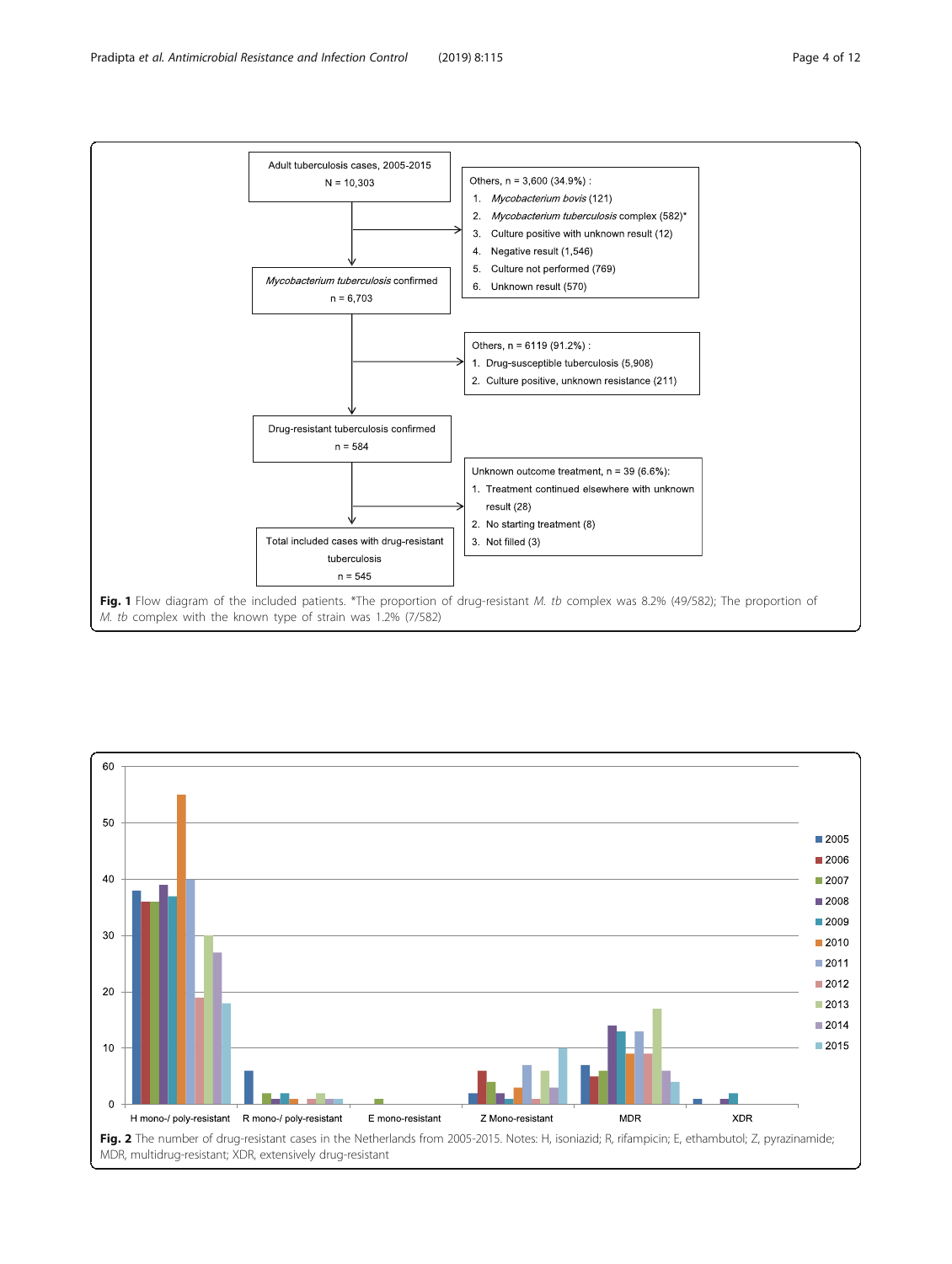<span id="page-4-0"></span>

**Table 1** Characteristics of patients ( $n = 545$ )

| No | Characteristics                                              | Frequency (%) |
|----|--------------------------------------------------------------|---------------|
| 1  | Socio-demographic                                            |               |
|    | Male <sup>a</sup>                                            | 295 (54.1)    |
|    | Age (years):                                                 |               |
|    | $18 - 24$                                                    | 106 (19.4)    |
|    | $25 - 64$                                                    | 404 (74.1)    |
|    | $65+$                                                        | 35(6.4)       |
|    | Country of birth <sup>a</sup> :                              |               |
|    | Somalia                                                      | 109(20)       |
|    | The Netherlands                                              | 74 (13.6)     |
|    | Morocco                                                      | 41 (7.5)      |
|    | Indonesia                                                    | 28 (5.1)      |
|    | Others                                                       | 293 (53.8)    |
|    | Rural domicile <sup>b</sup>                                  | 359 (65.9)    |
| 2  | Current TB diagnosis                                         |               |
|    | Pulmonary diagnosis:                                         |               |
|    | ETB                                                          | 191 (35)      |
|    | PTB                                                          | 283 (51.9)    |
|    | $FTB + PTB$                                                  | 71 (13)       |
|    | Type of TB location:                                         |               |
|    | Lungs                                                        | 333 (61.1)    |
|    | Miliary and central nervous<br>system TB                     | 13(2.4)       |
|    | Respiratory tract                                            | 38(7)         |
|    | Intestinal tract                                             | 15(2.8)       |
|    | Bone and joint                                               | 28 (5.1)      |
|    | Urogenital tract                                             | 9(1.7)        |
|    | Other organ                                                  | 109 (20)      |
|    | Diagnosed by doctors abroad                                  | 11(2)         |
| 3  | History of TB disease & treatment                            |               |
|    | Previously diagnosed TB <sup>a</sup>                         | 59 (10.8)     |
|    | Previously treated LTBI <sup>a</sup>                         | 24 (4.4)      |
| 4  | The risk group of TB                                         |               |
|    | TB contacts                                                  | 29 (5.3)      |
|    | Immigrants                                                   | 68 (12.5)     |
|    | Asylum seekers                                               | 87 (16)       |
|    | Illegal immigrants                                           | 14(2.6)       |
|    | Homeless individual                                          | 15(2.8)       |
|    | Alcohol dependence                                           | 8(1.5)        |
|    | Substance abuse                                              | 18(3.3)       |
|    | Health care workers                                          | 4(0.7)        |
|    | Travelers from/in endemic areas<br>for more than three month | 19 (3.5)      |
|    | Prisoners                                                    | 12(2.2)       |
| 5  | Comorbidities                                                |               |
|    | <b>Diabetes</b>                                              | 18(3.3)       |

**Table 1** Characteristics of patients ( $n = 545$ ) (Continued)

| No | Characteristics                               | Frequency (%) |
|----|-----------------------------------------------|---------------|
|    | Malignancy                                    | 11(2)         |
|    | Insufficient renal function<br>or on dialysis | 5(0.9)        |
|    | Organ transplantation                         | 2(0.4)        |

Information: <sup>a</sup>missing value: Gender 1 (0.2%), Country of birth 2 (0.4%), Newly diagnosed TB 53 (9.7%), previous LTBI treatment 58 (10.6%); <sup>b</sup>Urban domicile Amsterdam, Rotterdam, the Hague and Utrecht; TB, tuberculosis; ETB, extrapulmonary tuberculosis; PTB, pulmonary tuberculosis; LTBI, latent tuberculosis infection

MDR-TB, homelessness, alcohol dependence, and substance abuse were significantly associated with unsuccessful treatment ( $p < 0.05$ ). Furthermore, we included those predictors together with potential predictors that have a  $p \leq 0.15$  in the multivariate analysis. Finally, we identified three significant predictors ( $p < 0.05$ ) for the unsuccessful treatment of TB in the multivariate analysis, i.e., having MDR-TB (OR 4.43; 95% CI 1.70– 11.60), homelessness (OR 9.10; 95% CI 2.32–35.74), and substance abuse (OR 6.66; 95% CI 1.72–25.82). Performance of the final model was acceptable, with a Hosmer-Lemeshow test p-value of 0.88 (Table [2](#page-5-0)).

In a univariate analysis, we found miliary and central nervous system (CNS) TB (OR 14.96; 95% CI 2.47–90.52) as a potential predictor for the mortality outcome. Our final model in the multivariate analysis showed that miliary and CNS TB (OR 15.60; 95%CI 2.18–111.52) were more prone to having death as an outcome than any other TB site adjusted by variables of age and illegal immigrant. Our final model demonstrated an acceptable calibration with a Hosmer-Lemeshow test p-value of 0.85 (Table [3\)](#page-7-0).

# Treatment outcomes and its predictors among the multidrug-resistant tuberculosis patients

Since MDR-TB was a risk factor for poor outcome treatment among all DR-TB patients, we attempted to gain more insight about the predictors of treatment outcome in the subgroup of MDR-TB patients. We observed that among the 103 MDR-TB cases, most cases were from the group of foreign-born patients, followed by those living in rural domiciles, having lung-TB, newly diagnosed with TB without any previous TB treatment and identified as DR-TB-positive in the Netherlands. Figure [2](#page-3-0) reveals that there has been a fluctuating trend in the number of MDR-TB cases from 2005 to 2015. Treatment outcomes of the MDR-TB patients  $(N = 103)$  were cured treatment  $(n = 4)$ , completed treatment  $(n = 85)$ , defaulted treatment ( $n = 11$ ), TB associated mortality ( $n = 1$ ), and non-TB associated mortality ( $n = 2$ ). Overall, the cumulative poor TB treatment outcome incidence (a combination of unsuccessful treatment and death due to tuberculosis) was 12%. The significant differences  $(p \lt 0.05)$  for the poor TB treatment outcome were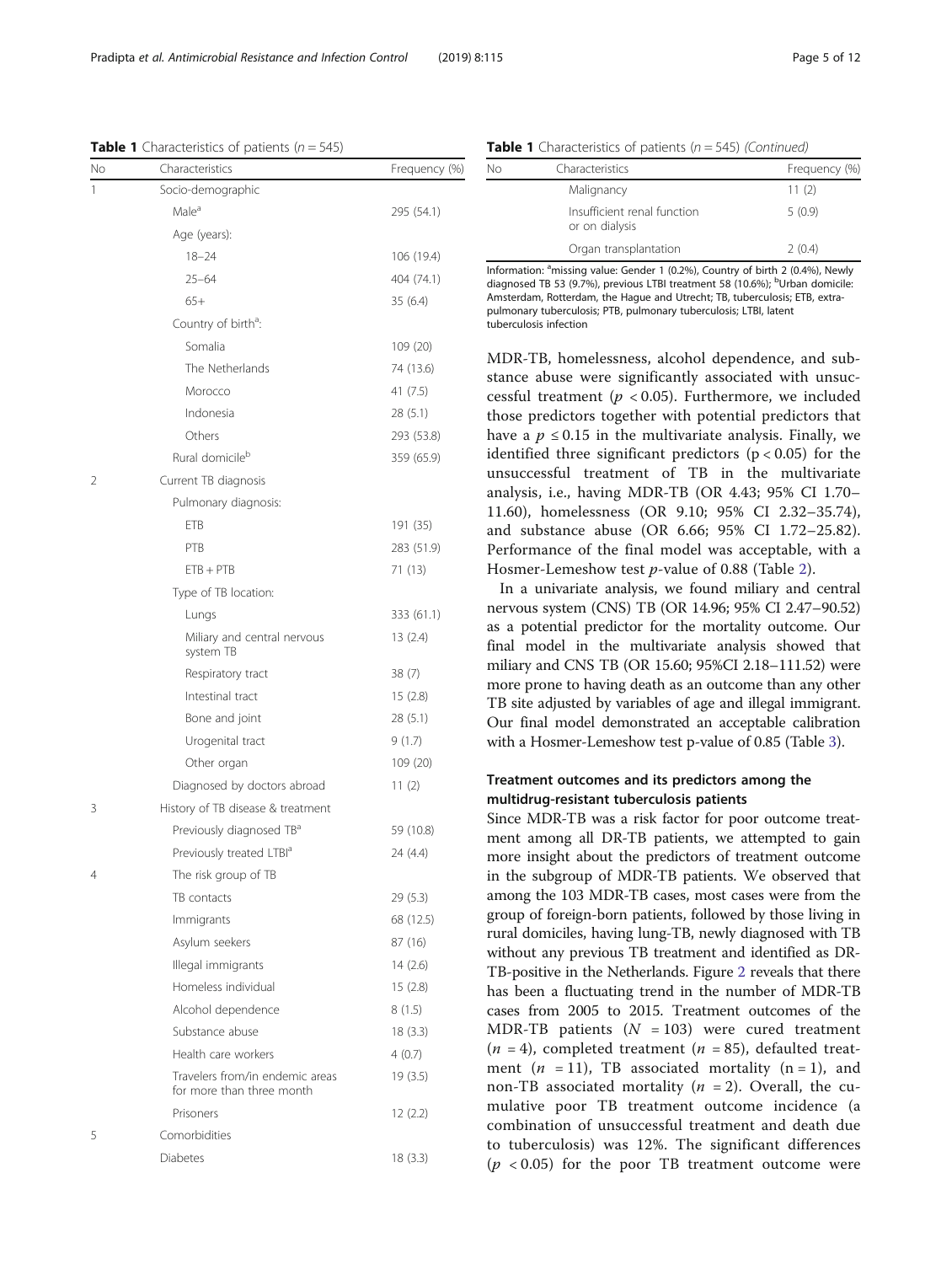# <span id="page-5-0"></span>**Table 2** Predictors for the unsuccessful treatment of tuberculosis among drug-resistant tuberculosis patients ( $n = 545$ )

|   | No Predictors                                                   |            |                   | Unsuccessful treatment Univariate analysis |                                   | Multivariate analysis*                                  |                          |
|---|-----------------------------------------------------------------|------------|-------------------|--------------------------------------------|-----------------------------------|---------------------------------------------------------|--------------------------|
|   |                                                                 |            | Yes<br>$(n = 25)$ |                                            |                                   | Odds ratio (95% CI) p-value Odds ratio (95% CI) p-value |                          |
| 1 | Socio-demographic                                               |            |                   |                                            |                                   |                                                         |                          |
|   | Male <sup>a</sup>                                               | 275 (53)   | 20 (80)           | $3.55(1.31 - 9.60)$                        | 0.008                             | 2.30 (0.79-6.69)                                        | 0.13                     |
|   | Age (years):                                                    |            |                   |                                            | 0.88                              | Not included                                            |                          |
|   | $18 - 24$                                                       | 101 (19.4) | 5(20)             | Ref.                                       |                                   |                                                         |                          |
|   | $25 - 64$                                                       | 385 (74)   | 19 (76)           | $0.99(0.36 - 2.74)$                        |                                   |                                                         |                          |
|   | $65+$                                                           | 34(6.5)    | 1(4)              | $0.59(0.06 - 5.27)$                        |                                   |                                                         |                          |
|   | Foreign-born patients <sup>a</sup>                              | 447 (86.3) | 22 (88)           | 1.12 (0.34-3.99)                           | 0.81                              | Not included                                            |                          |
|   | Urban domicile <sup>b</sup>                                     | 174 (33.5) | 12(48)            | $0.55(0.24 - 1.22)$                        | 0.13                              | $1.85(0.74 - 4.63)$                                     | 0.19                     |
| 2 | Current TB diagnosis                                            |            |                   |                                            |                                   |                                                         |                          |
|   | Pulmonary diagnosis:                                            |            |                   |                                            | 0.07                              |                                                         | 0.39                     |
|   | <b>ETB</b>                                                      | 188 (36.2) | 3(12)             | Ref.                                       |                                   | Ref.                                                    |                          |
|   | PTB                                                             | 265 (51)   | 18(72)            | 4.26 (1.24-14.66)                          | $\qquad \qquad -$                 | $2.44(0.66 - 9.05)$                                     |                          |
|   | $ETB + PTB$                                                     | 67 (12.9)  | 4 (16)            | 3.74 (0.82-17.15)                          | $\equiv$                          | 2.50 (0.49-12.66)                                       |                          |
|   | Type of TB location:                                            |            |                   |                                            | 0.20                              | Not included                                            |                          |
|   | Lungs                                                           | 313 (60.2) | 20(80)            | 2.48 (0.92-6.71)                           | $\overline{\phantom{0}}$          |                                                         |                          |
|   | Miliary and central nervous system                              | 13(2.5)    | 0(0)              | n/a                                        |                                   |                                                         |                          |
|   | Others                                                          | 194 (37.3) | 5(20)             | Ref.                                       |                                   |                                                         |                          |
|   | Diagnosed by doctors abroad                                     | 11(2.1)    | 0(0)              | n/a                                        |                                   |                                                         |                          |
|   | Type of resistance:                                             |            |                   |                                            | 0.03                              |                                                         | 0.05                     |
|   | Isoniazid mono-/poly-resistant                                  | 365 (70.2) | 10(40)            | Ref.                                       |                                   | Ref.                                                    |                          |
|   | Rifampicin mono-/poly-resistant                                 | 16(3.1)    | 1(4)              | $2.28(0.28 - 18.9)$                        | $\hspace{1.0cm} - \hspace{1.0cm}$ | 1.68 (0.19-15.22)                                       | $\overline{\phantom{0}}$ |
|   | Pyrazinamide/ ethambutol mono-resistant                         | 43 (8.3)   | 3(12)             | $2.54(0.68 - 9.61)$                        | $\equiv$                          | 2.96 (0.73-12.07)                                       |                          |
|   | MDR-TB                                                          | 92 (17.7)  | 11(44)            | 4.36 (1.80-10.59)                          | $\qquad \qquad -$                 | 4.43 (1.70-11.60)                                       |                          |
|   | XDR-TB                                                          | 4(0.8)     | 0(0)              | n/a                                        | $\overline{\phantom{0}}$          | n/a                                                     |                          |
| 3 | History of TB disease & treatment                               |            |                   |                                            |                                   |                                                         |                          |
|   | Previously diagnosed with TB <sup>a</sup>                       | 55 (11.7)  | 4(17.4)           | 1.59 (0.52-4.83)                           | 0.51                              | Not included                                            |                          |
|   | Previously treated LTBI <sup>a</sup>                            | 24 (5.2)   | 0(0)              | n/a                                        | 0.62                              | Not included                                            |                          |
| 4 | Risk group of TB                                                |            |                   |                                            |                                   |                                                         |                          |
|   | TB contacts                                                     | 27(5.2)    | 2(8)              | $1.59(0.36 - 7.09)$                        | 0.54                              | Not included                                            |                          |
|   | Immigrants                                                      | 65 (12.5)  | 3(12)             | $0.96(0.28 - 3.28)$                        | 0.94                              | Not included                                            |                          |
|   | Asylum seekers                                                  | 81 (15.6)  | 6(24)             | $1.71(0.66 - 4.42)$                        | 0.26                              | Not included                                            |                          |
|   | Illegal residence persons                                       | 13(2.5)    | 1(4)              | $1.63(0.20 - 12.94)$                       | 0.49                              | Not included                                            |                          |
|   | Homeless individuals                                            | 9(1.7)     | 6(24)             | 17.93 (5.79-55.50)                         | 0.000                             | $9.10(2.32 - 35.74)$                                    | 0.002                    |
|   | Alcohol dependence                                              | 5(1)       | 3(12)             | 14.05 (3.15-62.54)                         | 0.004                             | 4.35 (0.60-31.31)                                       | 0.14                     |
|   | Substance abuse                                                 | 12(2.3)    | 6(24)             | 13.37 (4.53-39.43)                         | 0.000                             | 6.66 (1.72-25.82)                                       | 0.006                    |
|   | Health care workers                                             | 4(0.8)     | 0(0)              | n/a                                        | 0.66                              | Not included                                            |                          |
|   | Travellers from/in endemic areas for more than 3 month 19 (3.7) |            | O(0)              | n/a                                        | 0.33                              | Not included                                            |                          |
|   | Prisoners                                                       | 10(1.9)    | 2(8)              | 4.44 (0.92-21.42)                          | 0.10                              | $0.43(0.05 - 3.94)$                                     |                          |
| 5 | Comorbidities                                                   |            |                   |                                            |                                   |                                                         |                          |
|   | Diabetes                                                        | 17(3.3)    | 1(4)              | $1.23(0.16 - 9.65)$                        | 0.58                              | Not included                                            |                          |
|   | Malignancy                                                      | 11(2.1)    | 0(0)              | n/a                                        | 0.46                              | Not included                                            |                          |
|   | Insufficient renal function or on dialysis                      | 5(1)       | 0(0)              | n/a                                        | 0.62                              | Not included                                            |                          |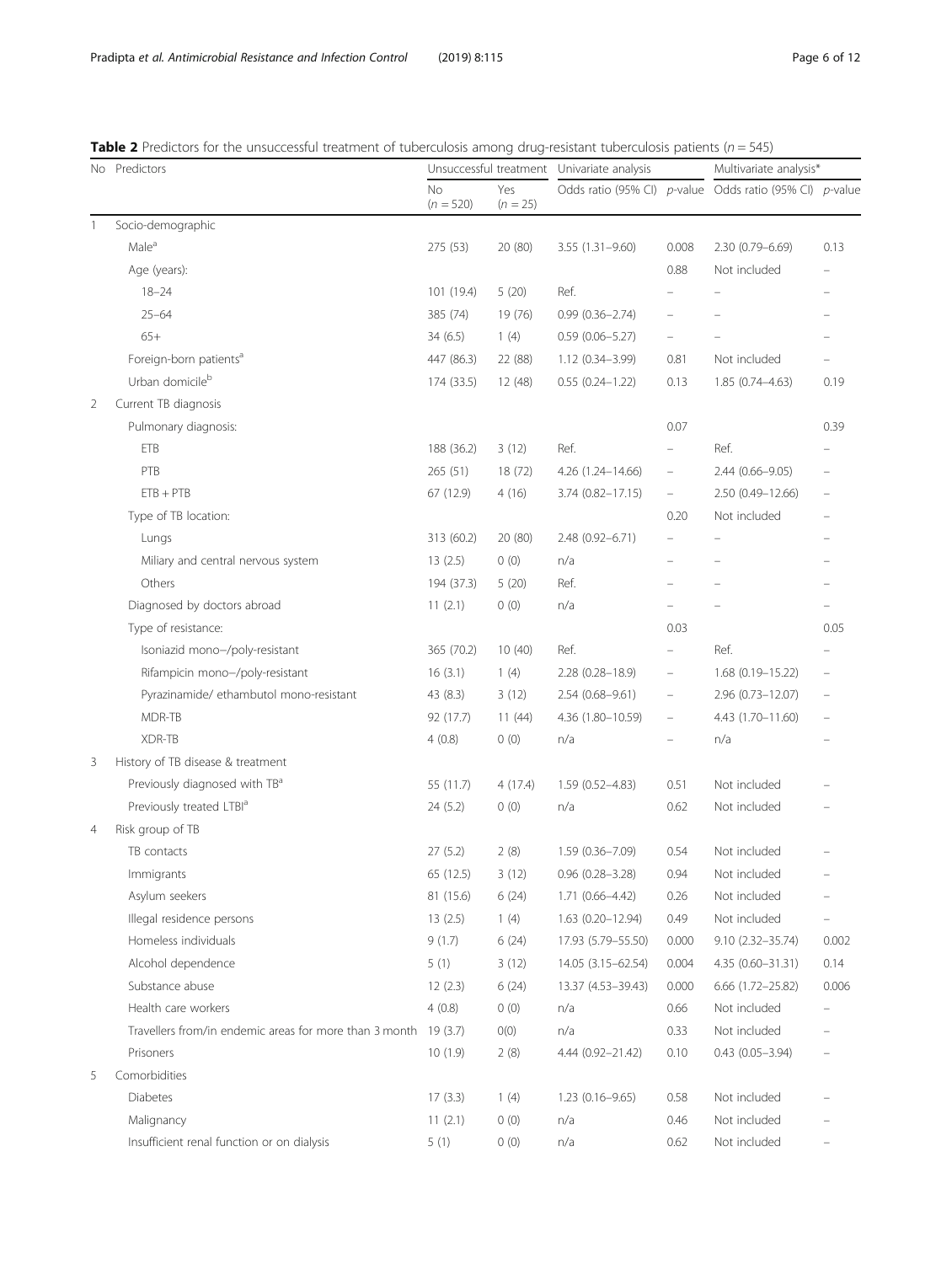| No Predictors         | Unsuccessful treatment Univariate analysis |     |     |      | Multivariate analysis*                                  |                          |
|-----------------------|--------------------------------------------|-----|-----|------|---------------------------------------------------------|--------------------------|
|                       | No.<br>$(n = 520)$ $(n = 25)$              | Yes |     |      | Odds ratio (95% CI) p-value Odds ratio (95% CI) p-value |                          |
| Organ transplantation | 2 (0.4)                                    | (0) | n/a | 0.76 | Not included                                            | $\overline{\phantom{m}}$ |

Table 2 Predictors for the unsuccessful treatment of tuberculosis among drug-resistant tuberculosis patients ( $n = 545$ ) (Continued)

Information: \*The cases were analysed using backward elimination method in the multivariate analysis; Hosmer & Lemeshow test 0.88; n/a: not applicable due to small number of event; Ref.: Reference; Not included: the predictor was not included due to p-value > 0.15 in the univariate analysis; <sup>a</sup>missing value: Gender 1 (0.2%), Country of birth 2 (0.4%), Newly diagnosed TB 53 (9.7%), previous LTBI treatment 58 (10.6%); <sup>b</sup> Urban domicile: Amsterdam, Rotterdam, The Hague and Utrecht; TB, tuberculosis; ETB, extra-pulmonary tuberculosis; PTB, pulmonary tuberculosis; MDR-TB, multidrug-resistant tuberculosis; XDR-TB, extensively drugresistant tuberculosis; LTBI, latent tuberculosis infection; CI, confidence interval

found in patients with male gender, homelessness, and substance abuse in the univariate analysis. In the final model, male gender (OR 9.80; 95%CI 1.18–81.68) and substance abuse (OR 7.50; 95%CI 1.07–52.37) were identified as independent predictors for poor TB treatment outcomes in MDR-TB cases. A Hosmer-Lemeshow test was shown on  $p$ -value of 1 (Table [4\)](#page-9-0).

# **Discussion**

Our study demonstrated that the overall prevalence and poor outcomes of DR-TB cases among adults in the Netherlands were relatively low. Most DR-TB cases were foreign-born, newly diagnosed TB and isoniazid mono −/poly-resistant TB patients. Though the numbers were low, we identified that MDR-TB, homelessness, and substance abuse were statistically significant predictors for unsuccessful treatment, while miliary and CNS-TB were analysed as predictors for TB-associated mortality among overall DR-TB cases. Additionally, we noted that patients with male gender and substance abuse were more likely to have a poor outcome after MDR-TB treatment. Among all DR-TB cases, we found that previously diagnosed TB patients, illegal immigrants, travelers from/in endemic areas and prisoners were more likely not to be evaluated for their treatment outcome, which indicates potential risk of poor outcome treatment.

Our study showed that the Netherlands has a low prevalence of DR-TB and poor DR-TB treatment outcomes. Several studies described that the prevalence of DR-TB and MDR-TB across the 27 European Union (EU) and European Economic Area (EEA) countries were 10 and 2%, respectively [\[18](#page-11-0)], while our data demonstrated that the Netherlands has a 5.3% prevalence of DR-TB and a 1% prevalence of MDR-TB. In case of MDR-TB, the treatment success rate in the Netherlands was 88%, which is higher than the globally reported rates (46–58%) [\[3](#page-11-0)] and the 27 EU/EEA countries (48%) [\[18\]](#page-11-0).

Our study determined that homelessness and substance abuse are risk factors for having an unsuccessful TB treatment outcome in overall DR-TB patients. Homeless patients are faced with several problems, such as unstable accommodation, lack of infection awareness, difficulties of accessing healthcare services, stigmatization, problems with access to proper nutrition and suffering from

comorbidities [\[19](#page-11-0)]. Those problems can lead to increasing discontinuation rate and non-adherence to the medication. A published review stated that drug users are associated with vulnerable TB condition, such as homelessness and HIV status [\[20\]](#page-11-0). It can be argued that homeless patients are a susceptible group to have poor TB treatment outcomes. Although due to low numbers of outcomes, we observed statistically significant associations. However, the precision of the estimates was low, especially for the factors homelessness and substance abuse.

CNS and miliary TB should be a concern in the management of TB as their mortality risk was the highest of all TB forms. This finding was supported by a study in Denmark [[21\]](#page-11-0) that showed that CNS-TB was a factor strongly associated with mortality in TB patients. Another study reported that CNS-TB was frequently accompanied with miliary TB [\[22](#page-11-0)]. The multifaceted problems in the management of CNS-TB relate to delays in clinical recognition, diagnosis, treatment and drug penetration in cerebrospinal fluid, have been determined as the main issues to improve successful treatment [\[23](#page-11-0)].

As expected, although isoniazid mono−/poly-resistant TB was presented in the majority of cases in this study, MDR-TB cases tend to have more frequently the unsuccessful treatment outcome. Additional use of moxifloxacin in first-line TB regimen may give a positive effect for the outcome of isoniazid mono−/poly-resistant TB patients. A meta-analytical study that included data from the Netherlands supported that addition of a fluoroquinolone to 6 months or more of first-line regimen was associated with significantly greater treatment success [[24\]](#page-11-0). On the other hand, the complexity of the MDR-TB treatment regimen that uses a combination of first- and second-line drugs based on susceptibility testing can result in unsuccessful treatment. The treatment is longer, less effective and less tolerable than standard treatments, and involves injectable drugs as well. Hence, adverse events can occur among MDR-TB patient and are a factor in the decision to discontinued treatment.

We also found that males and substance abuse are associated with poor MDR-TB treatment outcomes. The finding of an association between gender and tuberculosis treatment outcomes remains a contested debate. Several studies have reported that there is no association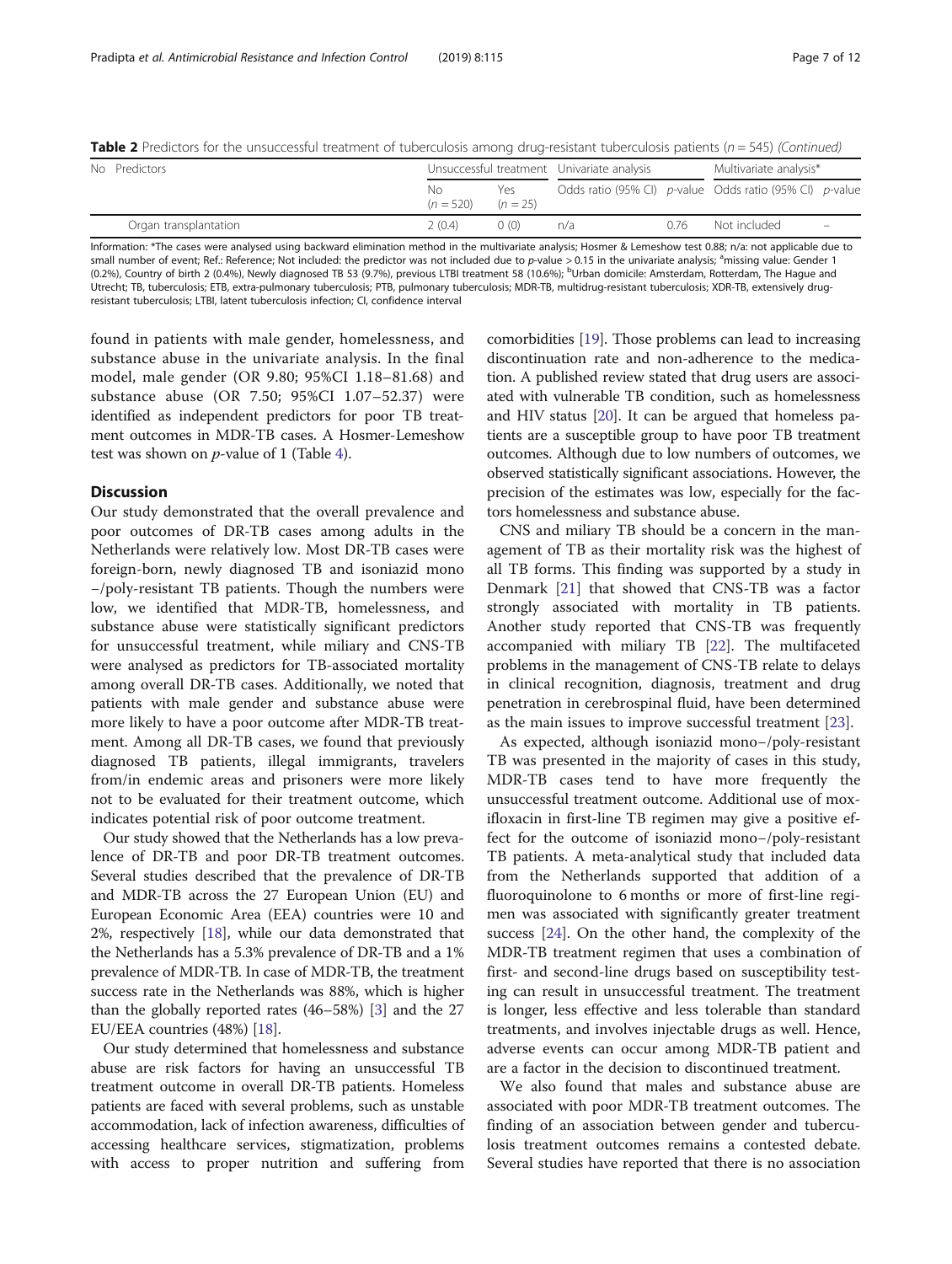# <span id="page-7-0"></span>**Table 3** Predictors for mortality outcomes due to tuberculosis among drug-resistant tuberculosis patients ( $n = 545$ )

| No. | Predictors                                                      | TB-associated mortality |                     | Univariate analysis    |                          | Multivariate analysis* |                                 |
|-----|-----------------------------------------------------------------|-------------------------|---------------------|------------------------|--------------------------|------------------------|---------------------------------|
|     |                                                                 | No<br>$(n = 539; %)$    | Yes<br>$(n = 6; %)$ | Odds ratio<br>(95% CI) | $p$ -value               | Odds ratio<br>(95% CI) | $p$ -value                      |
| 1   | Socio-demographic                                               |                         |                     |                        |                          |                        |                                 |
|     | Male <sup>a</sup>                                               | 292 (54.3)              | 3(50)               | $0.84(0.17 - 4.21)$    | 0.83                     | Not included           |                                 |
|     | Age (years):                                                    |                         |                     |                        | 0.07                     |                        | 0.05                            |
|     | $18 - 24$                                                       | 105 (19.5)              | 1(16.7)             | Ref.                   |                          | Ref.                   |                                 |
|     | $25 - 64$                                                       | 401 (74.4)              | 3(50)               | $0.78(0.08 - 7.63)$    | $\qquad \qquad -$        | $0.65(0.06 - 6.91)$    |                                 |
|     | $65+$                                                           | 33(6.1)                 | 2(33.3)             | 6.36 (0.56-72.44)      | $\qquad \qquad -$        | 8.24 (0.63-107.05)     | $\frac{1}{2}$                   |
|     | Foreign-born patients <sup>a</sup>                              | 464 (86.4)              | 5(83.3)             | $0.78(0.09 - 6.83)$    | 0.58                     | Not included           |                                 |
|     | Urban domicile <sup>b</sup>                                     | 183 (34)                | 3(50)               | 1.95 (0.39-9.73)       | 0.42                     | Not included           |                                 |
| 2   | Current TB diagnosis                                            |                         |                     |                        |                          |                        |                                 |
|     | Pulmonary diagnosis:                                            |                         |                     |                        | 0.23                     | Not included           |                                 |
|     | <b>ETB</b>                                                      | 191 (35.4)              | 0(0)                | n/a                    |                          |                        |                                 |
|     | PTB                                                             | 280 (51.9)              | 3(50)               | $0.24(0.05 - 1.23)$    | ÷,                       |                        |                                 |
|     | $ETB + PTB$                                                     | 68 (12.6)               | 3(50)               | Ref.                   |                          |                        |                                 |
|     | Type of TB location:                                            |                         |                     |                        | 0.013                    |                        | 0.024                           |
|     | Lungs                                                           | 329 (61)                | 4(66.7)             | Ref.                   | $\overline{\phantom{0}}$ | Ref.                   |                                 |
|     | Miliary and central nervous system                              | 11(2)                   | 2(33.3)             | 14.96 (2.47-90.52)     | $\overline{\phantom{a}}$ | 15.60 (2.18-111.52)    | $\hspace{0.1mm}-\hspace{0.1mm}$ |
|     | Others                                                          | 199 (36.9)              | 0(0)                | n/a                    | $\overline{\phantom{0}}$ | n/a                    |                                 |
|     | Diagnosed by doctors abroad                                     | 11(2)                   | 0(0)                | $\mathbf 0$            | 0.72                     | Not included           |                                 |
|     | Type of resistance:                                             |                         |                     |                        | 0.97                     | Not included           |                                 |
|     | Isoniazid mono-/poly-resistant                                  | 371 (68.8)              | 4(66.7)             | Ref.                   |                          |                        |                                 |
|     | Rifampicin mono-/poly-resistant                                 | 17(3.2)                 | 0(0)                | n/a                    |                          |                        |                                 |
|     | Pyrazinamide/ ethambutol mono-resistant                         | 45 (8.3)                | 1(16.7)             | 2.06 (0.23-18.85)      | $\overline{\phantom{0}}$ |                        |                                 |
|     | MDR-TB                                                          | 102 (18.9)              | 1(16.7)             | $0.91(0.10 - 8.23)$    |                          |                        |                                 |
|     | XDR-TB                                                          | 4(0.7)                  | 0(0)                | n/a                    |                          |                        |                                 |
| 3   | History of TB disease & treatment                               |                         |                     |                        |                          |                        |                                 |
|     | Previously diagnosed with TB <sup>a</sup>                       | 59 (12.1)               | 0(0)                | n/a                    | 0.41                     | Not included           |                                 |
|     | Previously treated LTBI <sup>a</sup>                            | 24(5)                   | 0(0)                | n/a                    | 0.61                     | Not included           |                                 |
| 4   | The risk group of TB                                            |                         |                     |                        |                          |                        |                                 |
|     | TB contacts                                                     | 29 (5.4)                | 0(0)                | $\mathbf 0$            | 0.56                     | Not included           |                                 |
|     | Immigrants                                                      | 67 (12.4)               | 1(16.7)             | 1.41 (0.16-12.24)      | 0.55                     | Not included           |                                 |
|     | Asylum seekers                                                  | 86 (16)                 | 1(16.7)             | $1.05(0.12 - 9.13)$    | 0.96                     | Not included           |                                 |
|     | Illegal residence persons                                       | 13(2.4)                 | 1(16.7)             | 8.09 (0.88-74.24)      | 0.15                     | 8.87 (0.71-111.40)     | 0.09                            |
|     | Homeless individual                                             | 15(2.8)                 | 0(0)                | n/a                    | 0.68                     | Not included           |                                 |
|     | Alcohol dependence                                              | 8(1.5)                  | 0(0)                | n/a                    | 0.76                     | Not included           |                                 |
|     | Substance abuse                                                 | 18(3.3)                 | 0(0)                | n/a                    | 0.65                     | Not included           |                                 |
|     | Health care workers                                             | 4(0.7)                  | 0(0)                | n/a                    | 0.83                     | Not included           |                                 |
|     | Travellers from/in endemic areas for more than 3 month 19 (3.5) |                         | 0(0)                | n/a                    | 0.64                     | Not included           |                                 |
|     | Prisoners                                                       | 12(2.2)                 | 0(0)                | n/a                    | 0.71                     | Not included           |                                 |
| 5   | Comorbidities                                                   |                         |                     |                        |                          |                        |                                 |
|     | Diabetes                                                        | 17(3.2)                 | 1(16.7)             | $6.14(0.68 - 55.46)$   | 0.18                     | Not included           |                                 |
|     | Malignancy                                                      | 11(2)                   | 0(0)                | n/a                    | 0.72                     | Not included           |                                 |
|     | Insufficient renal function or on dialysis                      | 5(0.9)                  | 0(0)                | n/a                    | 0.81                     | Not included           |                                 |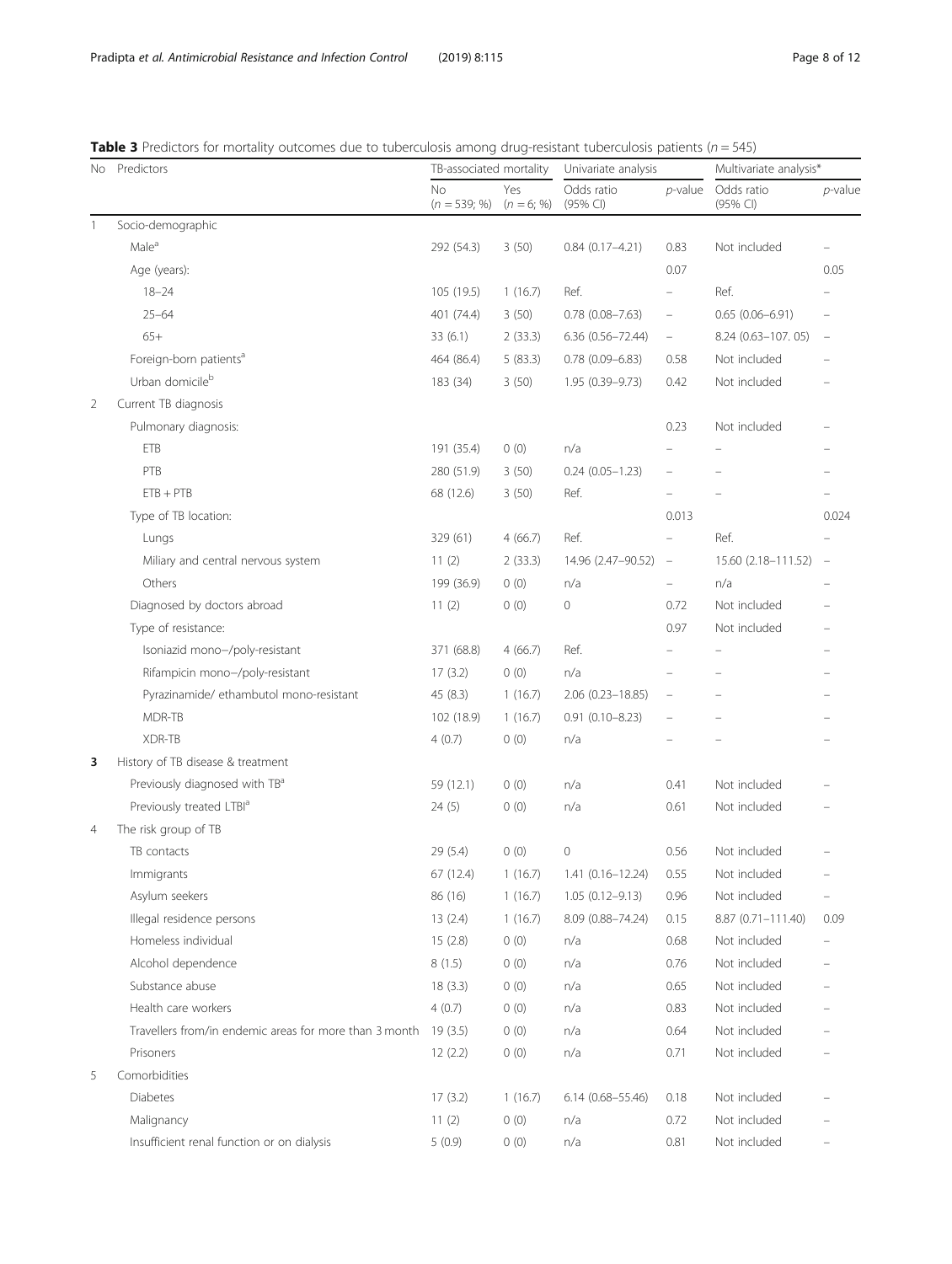|  |  | Table 3 Predictors for mortality outcomes due to tuberculosis among drug-resistant tuberculosis patients ( $n = 545$ ) (Continued) |  |  |  |  |  |  |
|--|--|------------------------------------------------------------------------------------------------------------------------------------|--|--|--|--|--|--|
|--|--|------------------------------------------------------------------------------------------------------------------------------------|--|--|--|--|--|--|

| No l | Predictors            | TB-associated mortality Univariate analysis           |     |            |      | Multivariate analysis*                   |                 |
|------|-----------------------|-------------------------------------------------------|-----|------------|------|------------------------------------------|-----------------|
|      |                       | No.<br>$(n = 539; %)$ $(n = 6; %)$ $(95% \text{ Cl})$ | Yes | Odds ratio |      | <i>p</i> -value Odds ratio<br>$(95%$ CI) | <i>p</i> -value |
|      | Organ transplantation | 2(0.4)                                                | (0) | n/a        | 0.88 | Not included                             | -               |

Information: \* The cases were analysed using entry method in the multivariate analysis; Hosmer & Lemeshow test 0.85; n/a: not applicable due to small number of event; Ref.: Reference; Not included: the predictor was not included due to p-value > 0.15 in the univariate analysis; <sup>a</sup>missing value: Gender 1 (0.2%), Country of birth 2 (0.4%), Newly diagnosed TB 53 (9.7%), previous LTBI treatment 58 (10.6%); <sup>b</sup>Urban domicile: Amsterdam, Rotterdam, The Hague and Utrecht; TB, tuberculosis; ETB, extra-pulmonary tuberculosis; PTB, pulmonary tuberculosis; MDR-TB, multidrug-resistant tuberculosis; XDR-TB, extensively drug-resistant tuberculosis; LTBI, latent tuberculosis infection; CI, confidence interval

between gender and treatment outcomes among DR-TB patients [\[25](#page-11-0)–[27\]](#page-11-0). In contrast, studies in Nigeria [\[28](#page-11-0)] and Taiwan [[29](#page-11-0)] found that male gender is associated with poorer tuberculosis treatment outcomes, while a review explained an opposite statement [\[30\]](#page-11-0). The disparity of the result can be explained by differences in social, cultural, economic and clinical factors between patients and geographical area. Financial dependence, cultural inequality and greater fear of the stigmatization make it more difficult for women to access qualified medical care in some areas [[31,](#page-11-0) [32](#page-11-0)]. On the other hand, genderspecific social role makes men to have more social contact in other areas, thereby increasing the risk of TB exposure [[33](#page-11-0)]. Furthermore, clinical aspects can also play a role in the treatment outcome. A study in Nigeria [[28\]](#page-11-0) showed that male patients were older, while a study in Taiwan [\[29](#page-11-0)] described that males were more likely to smoke, have COPD, malignancy, cirrhosis, low body weight, pleural effusion or hemoptysis. In our data, the prevalence of the poor outcome in MDR-TB was higher in males (10.68%) than females (0.97%). We found that substance abuse was the only one characteristic that associated with poor outcome in the male group, while there was no characteristic associated with poor outcome in the female group (see Additional file [1:](#page-10-0) Table S3). Although substance abuse was indicated as a factor that affected the poor outcome in the different gender, a further study that considers social, cultural, economic and clinical aspects is required to obtain a comprehensive picture across geographical areas.

The present study indicated that most DR-TB patients were foreign-born, with primary drug-resistant M. tb. This finding can be explained by the fact that the most DR-TB patients had a newly diagnosed TB Since the Netherlands has a low TB prevalence, it seems that immigration and activation of latent TB were essential factors of DR-TB cases in the Netherlands.

Several potential limitations in our study need to be mentioned. First, some potential predictors such as HIV status, treatment delay, history of BCG vaccine, level of education, the income of patients, and patients' beliefs, could not be analysed due to the unavailability of the data for a large number of patients. Second, since the data were collected from a national database, we relied

on administrative input without any direct investigation. Third, the low incidence of the study outcomes (unsuccessful treatment and death) led to potential overestimations and a wide confidence interval around the odd ratios in some associations between predictors and the outcomes. The inaccuracy of point estimate may exist in the association between gender and poor treatment outcome among MDR-TB patients. It is due to the uncommon incidence of poor treatment outcome in the female group. However, we identified that the probability of poor treatment outcome was significantly higher in the male (91.7%) than female group (8.3%). Additionally, a factor that was associated with poor treatment outcome in the MDR-TB group, i.e., substance abuse, was significantly dominated by male patients (Additional file [1:](#page-10-0) Table. S3). These reasons seem to suggest that males are more likely to have poor treatment outcome among MDR-TB patients. Fourth, analysis of the appropriateness of medication cannot be performed due to lack of detailed treatment history and regimen in the database. However, we believe that integrating documentation and data collection of TB information, supported with integrated information technology and a referral system of healthcare services in the Netherlands, will minimize potential bias and results can be generalized to the Dutch population. Importantly the information may also be useful for low-incidence TB countries in general.

A high success rate for MDR-TB treatment in the Netherlands was constantly reported from the previous studies [\[12,](#page-11-0) [13\]](#page-11-0) to the present study. Integrated systems and collaboration between all stakeholders may be the key to this success. Municipal Public Health Services (MPHSs) have an important role in controlling TB in the Netherlands. Twenty-five MPHSs, staffed by public health TB control officers, physicians, nurses, and administrative staff, are spread widely across the Netherlands [\[34\]](#page-11-0). They have the responsibility to diagnose, treat and monitor TB and LTBI patients for TB control. Suspected TB patients from the general practice or at-risk groups, such as immigrants, asylum seekers, and prisoners will have a TB examination in MPHSs to identify TB cases. A dedicated hospital TB coordinator in the Netherlands manages TB cases in the hospital setting. To optimize treatment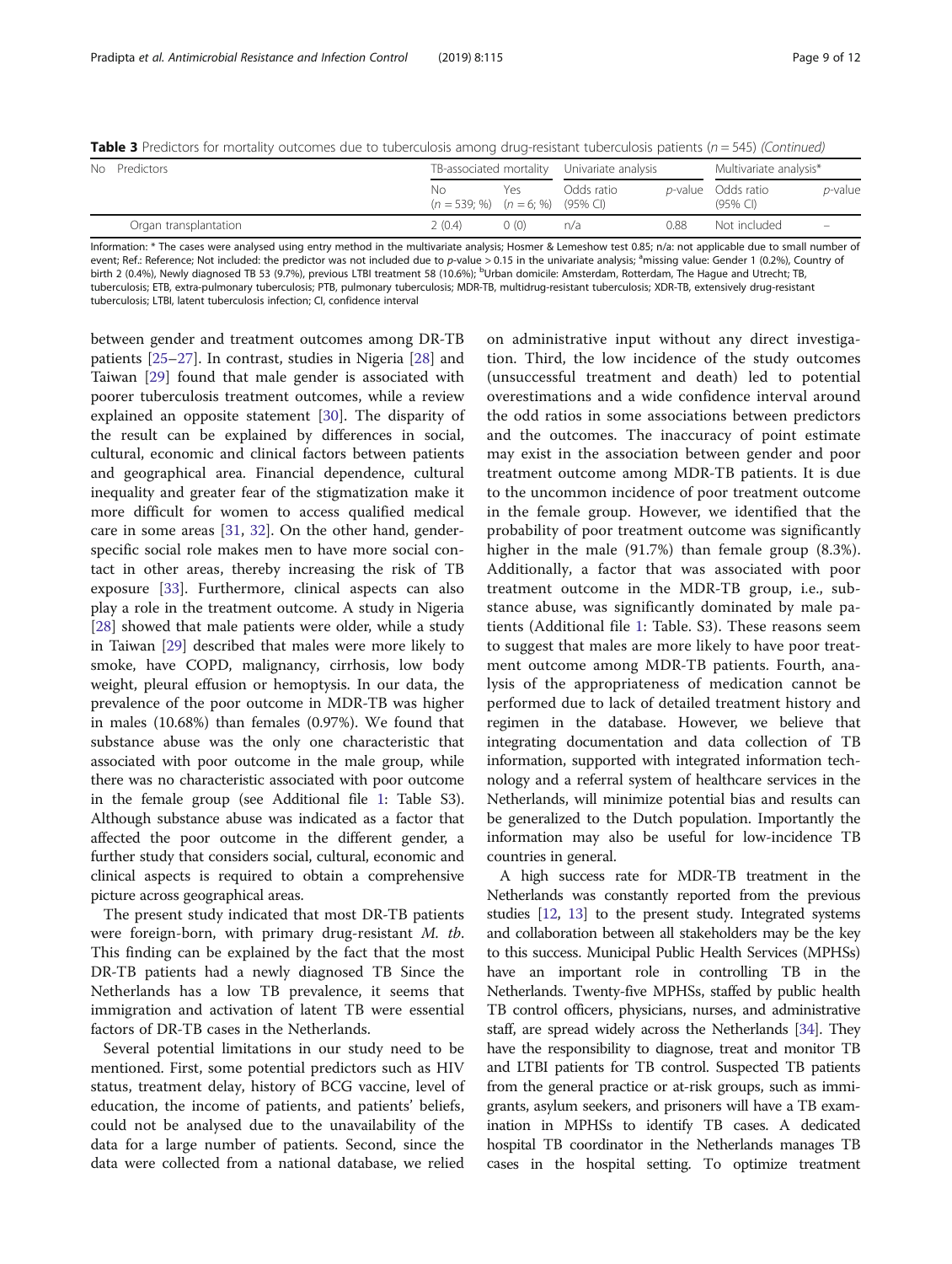| No             | Predictors                                             | Non-Poor outcome | Poor outcome <sup>b</sup> | Univariate analysis    |            | Multivariate analysis* |            |
|----------------|--------------------------------------------------------|------------------|---------------------------|------------------------|------------|------------------------|------------|
|                |                                                        | $(n = 91; %)$    | $(n = 12; %)$             | Odds ratio<br>(95% CI) | $p$ -value | Odds ratio<br>(95% CI) | $p$ -value |
| $\mathbf{1}$   | Socio-demographic                                      |                  |                           |                        |            |                        |            |
|                | Male                                                   | 42 (46.2)        | 11(91.7)                  | 12.83 (1.59-103.57)    | 0.003      | 9.80 (1.18-81.68)      | 0.035      |
|                | Age (years):                                           |                  |                           |                        | 0.42       | Not included           |            |
|                | $18 - 24$                                              | 26 (28.6)        | 2(16.7)                   | Ref.                   |            |                        |            |
|                | $25 - 64$                                              | 63 (69.2)        | 9(75)                     | 1.86 (0.38-9.19)       |            |                        |            |
|                | $65+$                                                  | 2(2.2)           | 1(8.3)                    | 6.50 (0.39-106.71)     |            |                        |            |
|                | Foreign-born patients <sup>d</sup>                     | 89 (97.8)        | 12 (100)                  | n/a                    | 0.99       | Not included           |            |
|                | Urban domicile <sup>c</sup>                            | 21(23.1)         | 5(41.7)                   | $0.42$ $(0.12 - 1.46)$ | 0.17       | Not included           |            |
| $\sqrt{2}$     | Current TB diagnosis                                   |                  |                           |                        |            |                        |            |
|                | Pulmonary diagnosis:                                   |                  |                           |                        | 0.88       | Not included           |            |
|                | ETB                                                    | 21(23.1)         | 2(16.7)                   | Ref.                   |            |                        |            |
|                | PTB                                                    | 55 (60.4)        | 8(66.7)                   | 1.53 (0.30-7.79)       |            |                        |            |
|                | $ETB + PTB$                                            | 15 (16.5)        | 2(16.7)                   | 1.40 (0.17-11.08)      |            |                        |            |
|                | Type of TB location:                                   |                  |                           |                        | 0.71       | Not included           |            |
|                | Lungs                                                  | 65 (71.4)        | 8(66.7)                   | $0.95(0.23 - 3.86)$    |            |                        |            |
|                | Miliary and central nervous system                     | 3(3.3)           | 1(8.3)                    | 2.56 (0.19-33.16)      |            |                        |            |
|                | Others                                                 | 23 (25.3)        | 3(25)                     | Ref.                   |            |                        |            |
|                | Diagnosed by a doctor abroad                           | 5(5.5)           | 0(0)                      | n/a                    | 0.41       | Not included           |            |
| 3              | History of TB disease & treatment                      |                  |                           |                        |            |                        |            |
|                | Previously diagnosed with TB <sup>a</sup>              | 18 (22.5)        | 4(33.3)                   | 1.72 (0.47-6.38)       | 0.47       | Not included           |            |
|                | Previously LTBI treatment <sup>a</sup>                 | 5(6.4)           | 0(0)                      | n/a                    | 0.38       | Not included           |            |
| $\overline{4}$ | The risk group of TB                                   |                  |                           |                        |            |                        |            |
|                | TB contacts                                            | 4(4.4)           | 1(8.3)                    | 1.98 (0.20-19.32)      | 0.47       | Not included           |            |
|                | Immigrants                                             | 20(22)           | 1(8.2)                    | $0.32$ (0.04-2.65)     | 0.45       | Not included           |            |
|                | Asylum seekers                                         | 27 (29.7)        | 4(33.3)                   | 1.18 (0.33-4.27)       | 0.75       | Not included           |            |
|                | Illegal residence persons                              | 5(5.5)           | 0(0)                      | n/a                    | 0.41       | Not included           |            |
|                | Homeless individual                                    | 2(2.2)           | 2(16.7)                   | 8.9 (1.13-70.26)       | 0.02       | 2.15 (0.19-24.28)      | 0.54       |
|                | Alcohol dependence                                     | 0(0)             | 1(8.3)                    | n/a                    | 0.12       | n/a                    |            |
|                | Substance abuse                                        | 2(2.2)           | 3(25)                     | 14.83 (2.18-100.78)    | 0.01       | 7.50 (1.07-52.37)      | 0.04       |
|                | Health care workers                                    | 1(1.1)           | 0(0)                      | n/a                    | 0.72       | Not included           |            |
|                | Travellers from/in endemic areas for more than 3 month | 5(5.5)           | 0(0)                      | n/a                    | 0.41       | Not included           |            |
|                | Prisoners                                              | 4(4.4)           | 0(0)                      | n/a                    | 0.46       | Not included           |            |
| 5              | Comorbidities                                          |                  |                           |                        |            |                        |            |
|                | Diabetes                                               | 3(3.3)           | 1(8.3)                    | 2.67 (0.26-27.92)      | 0.39       | Not included           |            |
|                | Malignancy                                             | 2(2.2)           | 0(0)                      | n/a                    | 0.60       | n/a                    |            |
|                | Insufficient renal function or undergoing dialysis     | 0(0)             | 0(0)                      | n/a                    | n/a        | n/a                    |            |
|                | Organ transplantation                                  | 0(0)             | 0(0)                      | n/a                    | n/a        | n/a                    |            |

<span id="page-9-0"></span>

|  | <b>Table 4</b> Predictors of poor outcomes of TB treatment among multidrug-resistant tuberculosis patients ( $n = 103$ ) |  |  |
|--|--------------------------------------------------------------------------------------------------------------------------|--|--|
|  |                                                                                                                          |  |  |

Information: \* The cases were analysed using backward step elimination method in the multivariate analysis; The Hosmer and Lemeshow test: 1.00; Ref.: Reference; Not included: the predictor was not included due to p-value > 0.15 in the univariate analysis; <sup>a</sup>missing data: previously diagnosed TB: 11 (10.7%), Previously treated LTBI: 14 (13.6%). LTBI: Latent Tuberculosis Infection. <sup>b</sup>Poor outcome of treatment is a combination of unsuccessful treatment and death outcome due to tuberculosis; <sup>c</sup>Urban domicile: Amsterdam, Rotterdam, The Hague and Utrecht; n/a: not applicable due to small number of event; <sup>d</sup>Foreign-born countries: Somalia 25 (24.3%), Georgia 8 (7.8%), Russia 6 (5.8%), India 5 (49%), Others 57 (55.33%)

adherence, TB nurses in MPHSs have been trained as treatment supporters in order to monitor drug adherence during the treatment period. Two special hospitals for TB, called modern TB centres, are available for long-term admissions, socially problematic cases and clinically complex patients, such as TB meningitis or M- and XDR-TB

patients [\[35\]](#page-11-0). If a contagious TB patient refuses treatment and poses a risk to the general population, the patient can be compulsorily isolated according to the Dutch Public Health Act. TB centre Beatrixoord is designated by the Dutch government for compulsory isolation. Moreover, pharmacokinetics/pharmacodynamics modeling has been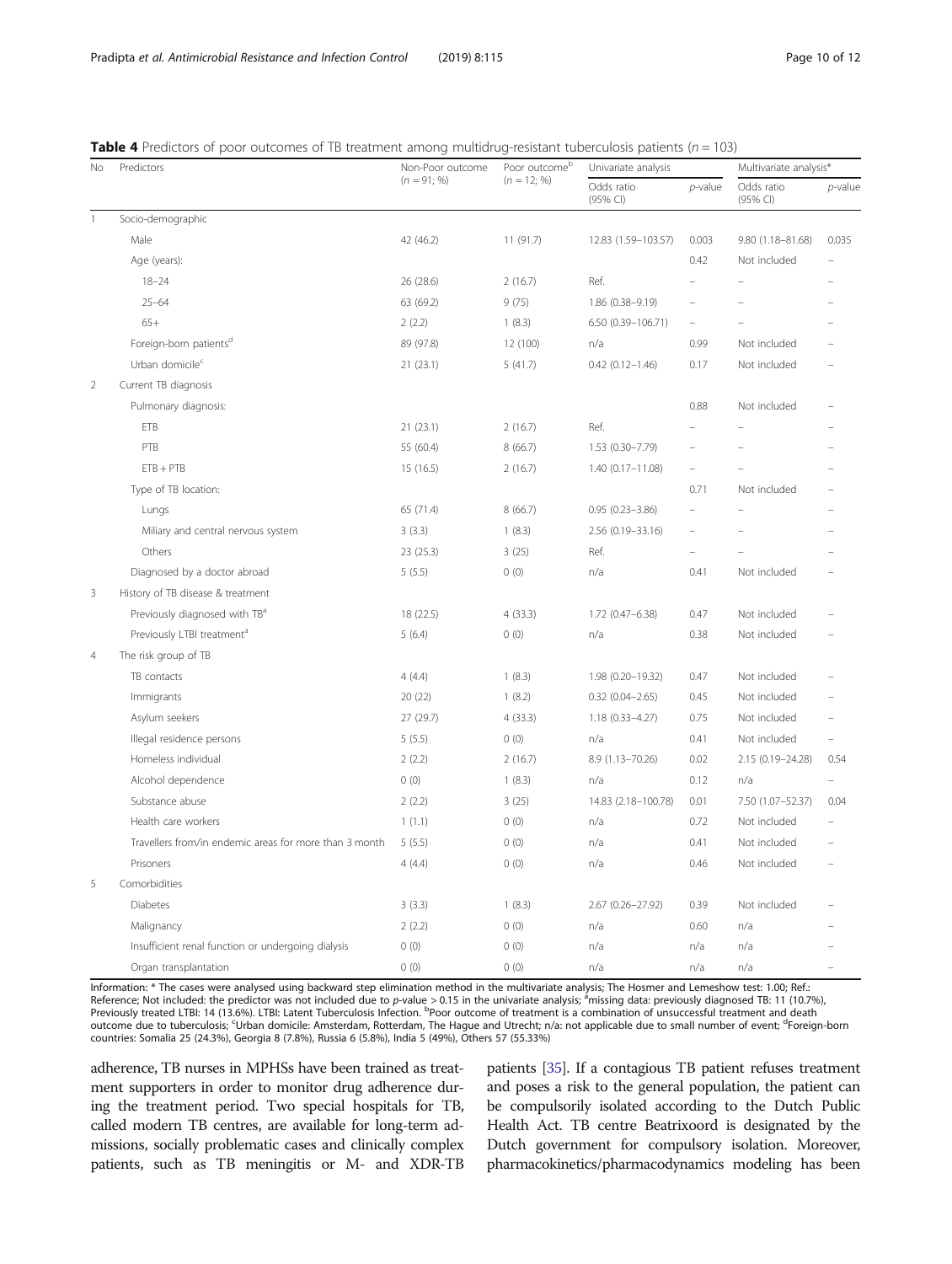<span id="page-10-0"></span>used for therapeutic drug monitoring (TDM) in the MDR-TB treatment for years [\[36\]](#page-11-0). Since the treatment can be up to 24-month treatment, the TDM supported for shortening the regimen due to low drug exposure as well as improve safety and efficacy of the drugs [\[37\]](#page-11-0).

However, to optimize treatment outcome among DR-TB patients, special attention should be given to patients with MDR-TB, homelessness, substance abuse, as well as miliary and CNS-TB. Admission of these patients to a modern TB centre may be an option to intensify the treatment and monitoring of these high-risk patients. It can also prevent further development of drug resistance and transmission of tuberculosis in the community [\[35](#page-11-0)]. The treatment management for these patients should not only focus on medical support but also on social support. Treatment should not only be seen from the perspective of delivery to the patients but should also be seen from a comprehensive care perspective that should consider the patient's ability to take medicine, to make a right life choice, and the treatment should support their circumstances to ensure an adherence to the treatment and an improvement in the quality of life [[20,](#page-11-0) [35\]](#page-11-0).

# Conclusions

We observed a low incidence of poor tuberculosis treatment outcomes among DR-TB patients. The majority of DR-TB cases were foreign-born patients with a newly diagnosed TB. To avoid unsuccessful treatment amongst DR-TB patients in the Netherlands; special attention should be given to patients with MDR-TB, homelessness, and substance abuse. Furthermore, miliary and CNS TB treated in general hospitals should be monitored carefully and/or treated together with TB specialists, or admitted to a modern TB center, to prevent premature mortality due to TB. We also identified that patients with male gender and substance abuse were more likely to have poor MDR-TB treatment outcomes. Close monitoring should be given to DR-TB patients with previous TB diagnosis, illegal status, traveling status from/in endemic areas and prisoner status to decrease the number of not-evaluated patient outcome. Further studies are required to identify critical factors for poor TB treatment outcomes, particularly in identified high-risk groups.

# Additional file

[Additional file 1:](https://doi.org/10.1186/s13756-019-0561-z) Table S1. The operational definition of study. Table **S2.** Characteristics of not-evaluated patients ( $n = 573$ ). Table S3. Poor outcome of TB treatment between males and females among MDR-TB patients ( $N = 103$ ). (PDF 391 kb)

#### Abbreviations

BCG: Bacillus Calmette–Guérin; CI: Confidence interval; CNS TB: Central Nervous System Tuberculosis; DR-TB: Drug-resistant tuberculosis; DST: Drug susceptibility test; EEA: European Economic Area; EU: European Union;

HIV: Human Immunodeficiency Viruses; KNCV: Koninklijke Nederlandse Centrale Vereniging tot bestrijding der Tuberculose / The Royal Netherlands Tuberculosis Association; LTBI: Latent Tuberculosis Infection; M. tb: Mycobacterium tuberculosis; M/XDR-TB: Multi- or Extensively Drug-resistant Tuberculosis; MDR/RR-TB: Multidrug-resistant/ rifampicin resistant tuberculosis; MDR-TB: Multidrug-resistant tuberculosis; MPHS: Municipal Public Health Services; NTR: The Netherlands Tuberculosis Registry; OR: Odds ratio; OSIRIS: Online Registration System for Infectious Diseases in the Infectious Diseases Surveillance Information System; RIVM: Rijksinstituut voor Volksgezondheid en Milieu / the Dutch National Institute for Public Health and the Environment; STROBE: Strengthening The Reporting of OBservational Studies in Epidemiology; TB: Tuberculosis; TDM: Therapeutic drug monitoring; WHO: World Health Organization; XDR-TB: Extensively Drugresistant Tuberculosis

#### Acknowledgments

We thank Ms. Henrieke Schimmel, RIVM, Bilthoven, the Netherlands, for providing additional information. We also thank Dr. Hans Wouters, for giving suggestions in this study.

# Authors' contribution

Concept and design (ISP, EH, JWA), statistical analysis (ISP, EH), interpretation of the data (ISP, NvBV, OWK,, JWA, EH), drafting the manuscript (ISP) and critical revision of the manuscript for intellectual content (ISP, NvBV, OWK, JWA, EH). All authors read and approve the final manuscript.

#### Funding

This work was supported by the Indonesia Endowment Fund for Education or LPDP in the form of a Ph.D. scholarship to ISP; this funding source had no role in the concept development, study design, data analysis or article preparation.

#### Availability of data and materials

The datasets generated and/or analysed during the current study are not publicly available but are available from the corresponding author on reasonable request.

#### Ethics approval and consent to participate

Not applicable.

#### Consent for publication

Not applicable.

#### Competing interests

The authors declare that they have no competing interests.

#### Author details

<sup>1</sup> Groningen Research Institute of Pharmacy, Unit of Pharmaco-Therapy, -Epidemiology & - Economics (PTE2), University of Groningen, Antonius Deusinglaan 1, 9713, AV, Groningen, the Netherlands. <sup>2</sup>Department of Pharmacology and Clinical Pharmacy, Faculty of Pharmacy, Universitas Padjadjaran, Jawa Barat, Indonesia. <sup>3</sup>Center of Excellence in Higher Education for Pharmaceutical Care Innovation, Universitas Padjadjaran, Jawa Barat, Indonesia. <sup>4</sup> Department of Clinical Pharmacy and Pharmacology, University Medical Centrum Groningen, Groningen, the Netherlands. <sup>5</sup>Department of Public Health Tuberculosis Control, Metropolitan Public Health Services , the Hague, the Netherlands. <sup>6</sup>Department of Pulmonary Diseases and Tuberculosis, University Medical Centre Groningen, University of Groningen, Groningen, the Netherlands. <sup>7</sup>Tuberculosis Centre Beatrixoord, University Medical Centre Groningen, University of Groningen, Haren, the Netherlands. <sup>8</sup> Faculty of Medicine and Health, School of Pharmacy, University of Sydney Sydney, Australia. <sup>9</sup>Westmead Hospital, Sydney, Australia.

# Received: 16 February 2019 Accepted: 14 June 2019 Published online: 12 July 2019

#### References

1. World Health Organization (WHO). Global Tuberculosis report 2018. Geneva: World health Organization; 2018. Available from: [https://www.who.int/tb/](https://www.who.int/tb/publications/global_report/en/) [publications/global\\_report/en/](https://www.who.int/tb/publications/global_report/en/).